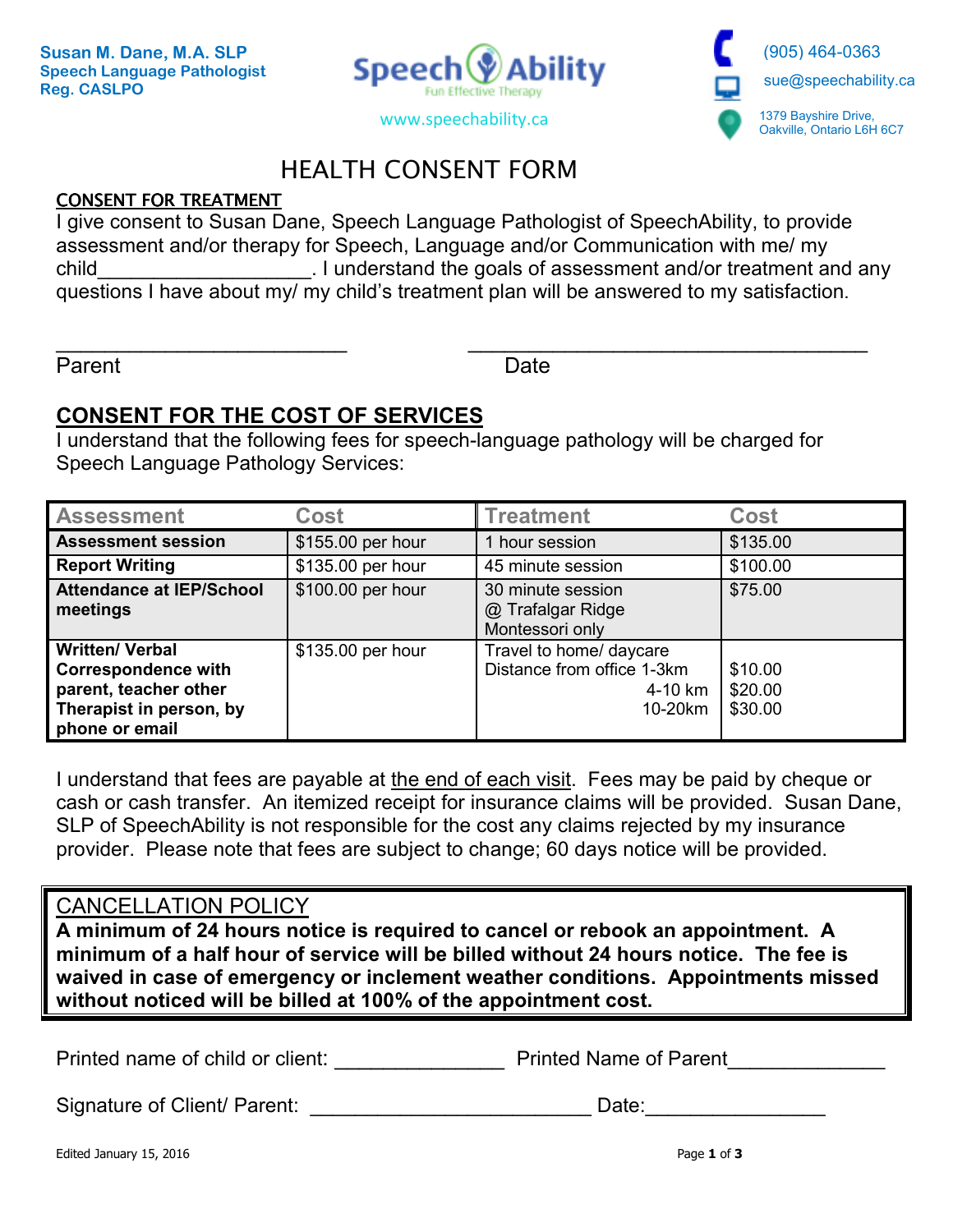



# Consent for Methods of Communication

In keeping with Canada's Anti-Spam Law and law's regarding the transmission of personal information, please indicate your preferences with regard to email and text messaging for communication with SpeechAbility.

Please indicate below by initialing your consent to electronic communication by email. If you do not consent please indicate this by writing "no".\*\*

### **I agree to have the following information communicated to me regarding myself/or my child by email:**

|                                                                                                                                                                                                                                                                                                   | Initials or No |
|---------------------------------------------------------------------------------------------------------------------------------------------------------------------------------------------------------------------------------------------------------------------------------------------------|----------------|
| 1. Information regarding Appointment times/scheduling:                                                                                                                                                                                                                                            |                |
| 2. Emailed Invoices<br>(invoices may contain limited personal information such as name, date of birth,<br>date/type of service, address)                                                                                                                                                          |                |
| 3. Information regarding therapy lessons/progress of you or your child<br>(SpeechAbility would not be held responsible for any email breech during email storage or<br>transmission. If you do not consent, this information would be provided via telephone<br>conversation or in paper format.) |                |
|                                                                                                                                                                                                                                                                                                   |                |

#### 4. SpeechAbility Blog Posts or Course offerings (SpeechAbility occasionally will post blogs on speech, learning, literacy related issues. Please indicate if you wish to be notified of these posts).

#### **I agree to have the following information communicated to me regarding myself/or my child by Text Messaging:**

- **1.** Information regarding Appointment times/ scheduling
- 2. Information regarding therapy lessons/progress for you or your child (SpeechAbility would not be held responsible for any email breech during email storage or transmission. If you do not consent, this information would be provided via telephone conversation or in paper format.)

\*You can notify SpeechAbility anytime to change your preferences. This consent form will remain in effect for two years following date of discharge. Please notify SpeechAbility of any change in email address.

| Name of Client:                         | D.O.B |  |
|-----------------------------------------|-------|--|
| Name of Parent/ Guardian:               |       |  |
| Signature of Client or Parent/Guardian: |       |  |